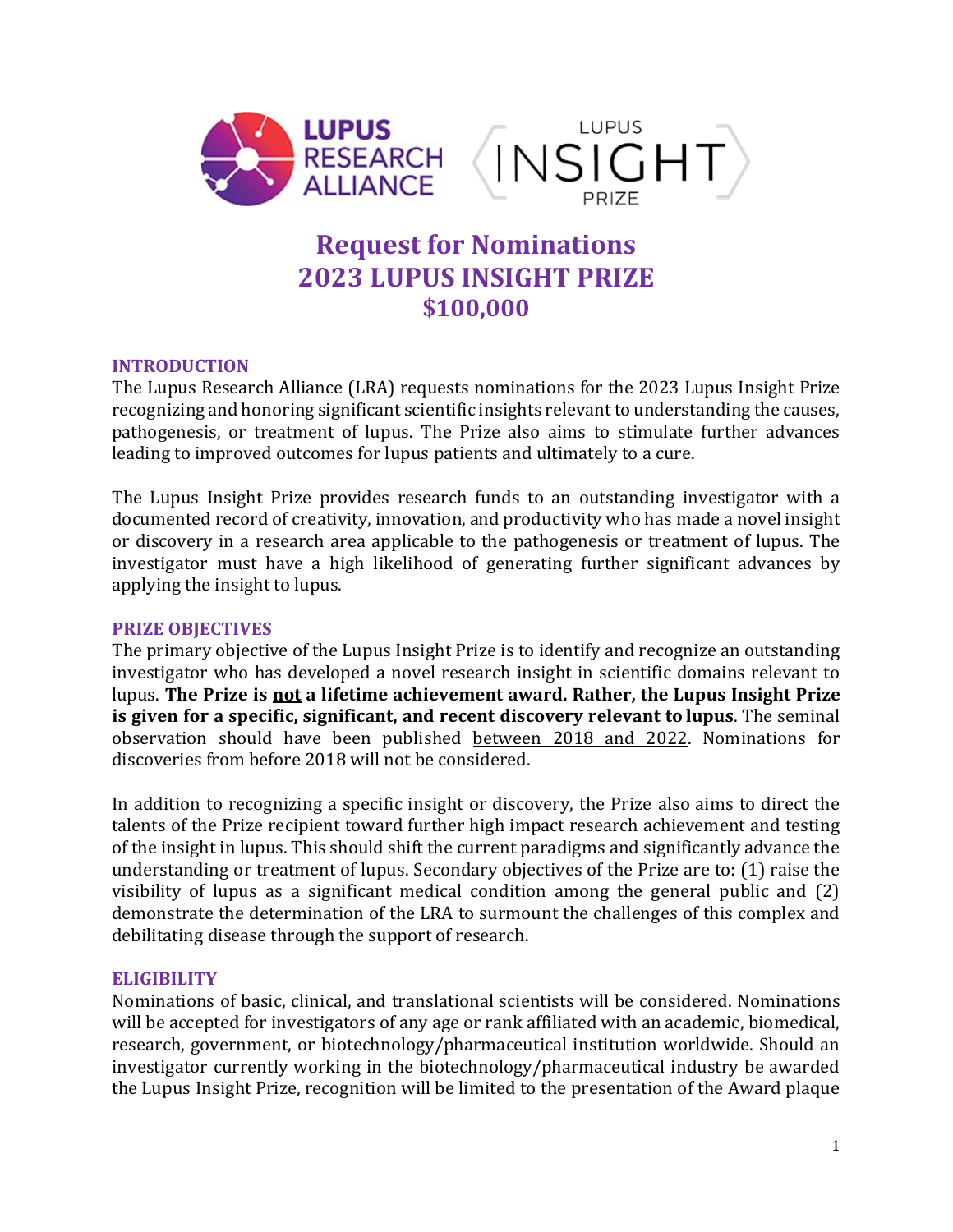and the celebrations associated with this event at the FOCIS meeting. No monetary grant award can be given to investigators currently working in industry. Co-Investigators or teams of investigators are not eligible for this Prize. Only one nomination will be accepted per investigator. Self-nominations are not allowed.

## **NOMINATION PROCESS**

Each nominator can nominate only one candidate per year. Once a nomination has been submitted, it will remain active for up to four years (the original submission plus three additional years), unless withdrawn by the nominator. Nominations carried from prior years can be updated, if necessary, by the nomination deadline. There are no geographic restrictions on the nominee or the nominator. Nominators are discouraged from simultaneously serving as supporters for other Lupus Insight Prize nominees.

The nominator should submit the materials listed below in the indicated order as a single pdf document to Diomaris Gonzalez at [dgonzalez@lupusresearch.org](mailto:dgonzalez@lupusresearch.org) by 5 pm ET on the due date:

# **1. Nomination Form**

The [Nomination Form](https://www.lupusresearch.org/wp-content/uploads/2022/06/2023-LIP-Nomination-Form.docx) template **must** be used. All the information a nominator would like to communicate to the Selection Committee about the nominee must be contained within the specific sections and word limits of the nomination form.

The nominator is to provide the names and contact information for three supporters who must be available during the months of January and February 2023 to fill out a comprehensive questionnaire to endorse the nomination. **Please make sure that the listed supporters are willing and able to complete the questionnaire before submitting a nomination**.

# **2. Publications relevant to the Lupus Insight Prize nomination**

The nominator should submit up to three of the candidate's publications relevant to the nomination. At least one must be the primary publication of the discovery/insight for which the Prize is being sought.

# **3. Candidate's CV**

An up-to-date Curriculum Vitae for the candidate must be provided.

Hard copies of the above nomination materials will not be accepted.

| <b>KEY DATES</b>             |                                  |
|------------------------------|----------------------------------|
| <b>Call for Nominations:</b> | June 22, 2022                    |
| <b>Nominations Due:</b>      | January 12, 2023                 |
| <b>Nominations Review:</b>   | February - March 2023            |
| Notifications:               | April 2023                       |
| <b>Award Ceremony:</b>       | FOCIS Annual Meeting – June 2023 |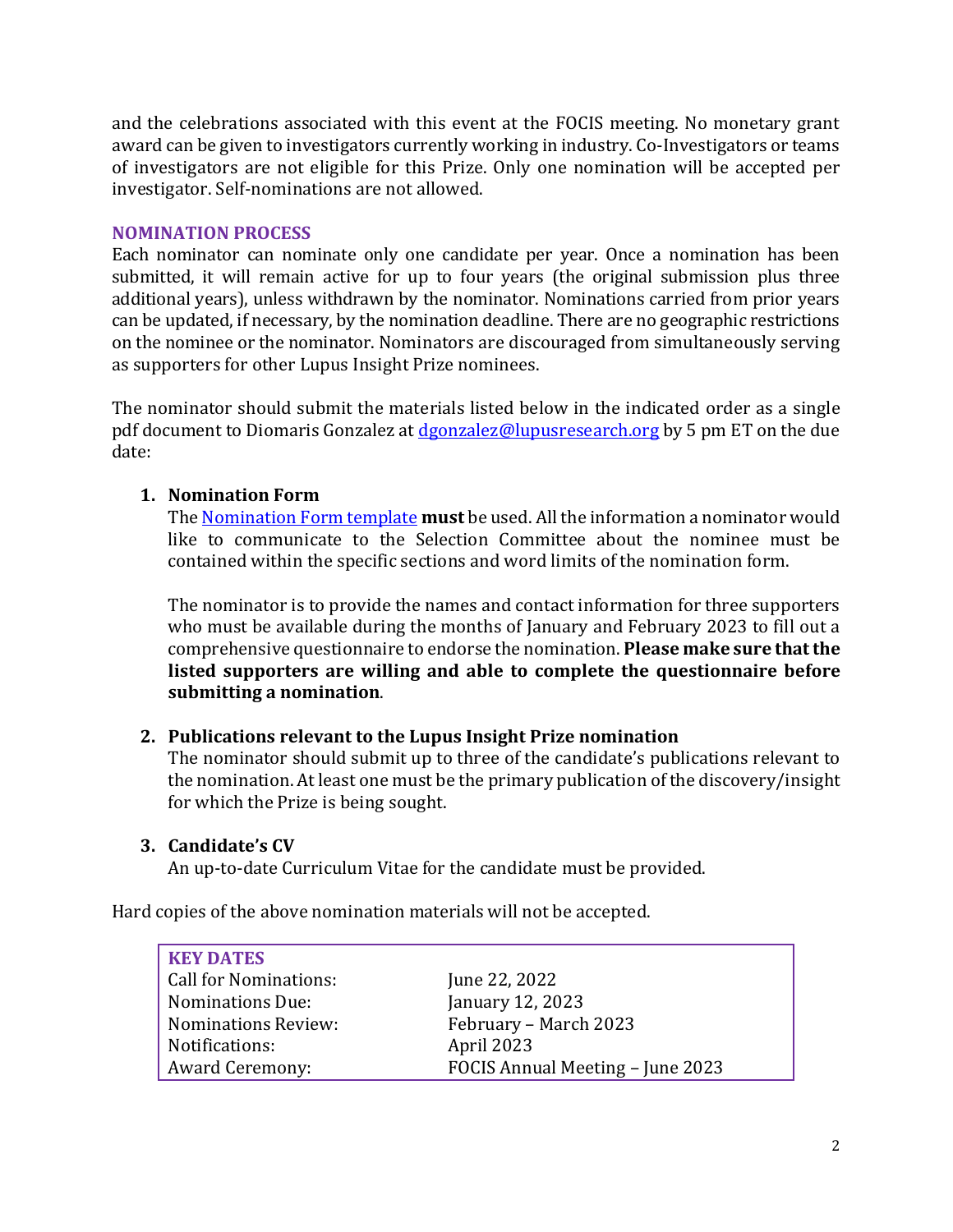#### **SELECTION CRITERIA**

Nominees for the Lupus Insight Prize will be evaluated based on the scientific discovery/insight for which they are being nominated. Specifically, nominations will be judged based on 1) the novelty and significance of the discovery/insight, 2) the likelihood of its successful further application to lupus or further development within lupus, and 3) the potential of the discovery/insight to ultimately impact lupus patients.

### **SELECTION PROCESS**

Representative scientific advisors from academia and industry will be selected by the LRA and will constitute the Lupus Insight Prize Selection Committee. The Committee will not include any nominators or supporters (as defined in #1 above) of an active nomination. The members of the Selection Committee will review all nominations and will solicit input from the supporters of each nomination. The Selection Committee will select the recipient of the Lupus Insight Prize after careful consideration of each candidate's nomination materials and input from their supporters. The selection will be ratified by the LRA's Board of Directors.

#### **AWARD TERMS**

The Prize recipient must agree to provide a one-page description of the research they will conduct using the Award money. This must be submitted via email within one month of the award notification letter. In addition, the awardee must agree to attend and give a lecture at the Lupus Insight Prize Award Ceremony to be held at the FOCIS meeting in June 2023. For further details see the Prize Ceremony section below.

#### **PRIZE FUNDS**

The institution of the Prize recipient, unless the recipient is working for a biotechnology or a pharmaceutical company, will receive \$100,000 to be used at the discretion of the recipient with the expectation that the funds will be used to apply the discovery/insight for which the Prize was awarded toward advancing understanding of the genetic, environmental, molecular, immunologic, or cellular aspects of lupus or its treatment. As noted in the Eligibility section above, no monetary award can be given to investigators currently working in industry.

The Prize can be transferred to another institution if the recipient changes their affiliation but cannot be renewed. The funds are to be spent within one year of the start date of the award. The award will be made in US dollars and no adjustments will be made to offset any currency fluctuations.

## **LIMITATIONS ON USE OF FUNDS**

A maximum of 20% of the total dollar amount of the Lupus Insight Prize can be utilized towards the recipient's salary and fringe benefits. In addition, a maximum of 20% of the total dollar amount can be utilized towards the purchase of laboratory equipment. Under no circumstances can any of the funds be used to pay institutional overhead or indirect costs. The total amount of the Prize must be utilized for the described research within one year of the start date of the award.